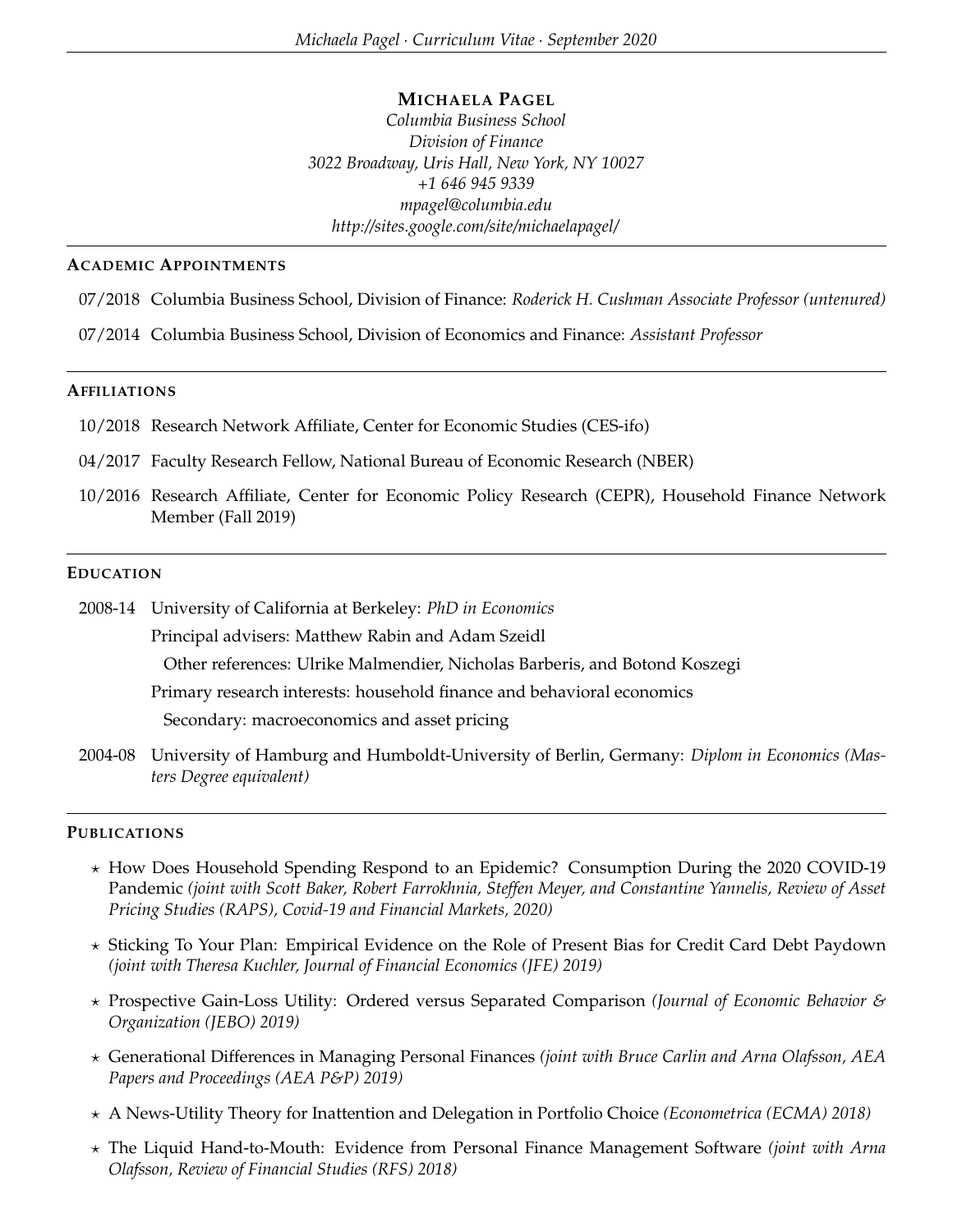- ? Expectations-Based Reference-Dependent Life-Cycle Consumption *(Review of Economic Studies (ReStud) 2017)*
- ? Expectations-Based Reference-Dependent Preferences and Asset Pricing *(Journal of the European Economic Association (JEEA) 2015)*

# **UNDER REVIEW**

- ? Fully Closed: Individual Responses to Realized Gains and Losses *(NBER working paper, joint with Steffen Meyer, revise and resubmit Journal of Finance (JF) 2020)*
- ? On Measurement Error in Imputed Consumption Data *(NBER trans-atlantic seminar and CEPR working paper, joint with Scott Baker, Lorenz Küng, and Steffen Meyer, revise and resubmit Review of Financial Studies (RFS) 2019)*

## **WORKING PAPERS**

- ? Income, Liquidity, and the Consumption Response to the 2020 Economic Stimulus Payments *(NBER working paper, joint with Scott Baker, Robert Farrokhnia, Steffen Meyer, and Constantine Yannelis)*
- ? The Ostrich in Us: Selective Attention to Personal Finances *(NBER working paper, joint with Arna Olafsson)*
- ? The Retirement-Consumption Puzzle: New Evidence from Personal Finances *(NBER working paper, joint with Arna Olafsson)*
- ? FinTech and Financial Fitness in the Information Age *(NBER working paper, joint with Bruce Carlin and Arna Olafsson)*
- ? The Consumption Effects of the Disposition to Sell Winners and Hold Losers *(NBER working paper, joint with Benjamin Loos and Steffen Meyer)*
- ? Bumped: The Effects of Stock Ownership on Individual Spending *(working paper, joint with Paolina Medina and Vrinda Mittal)*
- ? Does Saving Cause Borrowing? *(joint with Paolina Medina)*
- ? Credit Smoothing *(NBER working paper, joint with Sean Hundtofte and Arna Olafsson)*
- ? Borrowing in Response to Windfalls *(joint with Arna Olafsson)*
- ? The Consumption Response to Capital Gains: Evidence from Mutual Fund Liquidations *(joint with Steffen Meyer and Alessandro Previtero)*
- ? Fresh Air Eases Work The Effect of Air Quality on Individual Investor Trading *(NBER working paper, joint with Steffen Meyer)*
- ? Family Finances: Intra-Household Bargaining, Spending, and Financial Structure *(joint with Arna Olafsson)*

### **INVITED PRESENTATIONS**

2020 Seminar presentations: NY Federal Reserve, Covid-19 Symposium at Columbia, Applied Micro Lunch at Barnard, Toulouse, University of Regensburg, Emory, Australian National University (ANU), Brown (scheduled), FDIC (scheduled), University of Virginia (scheduled), University of Amsterdam (scheduled), Central European University (scheduled), University of Southern Denmark (scheduled), Northwestern Kellogg (scheduled), Shanghai Advanced Institute of Finance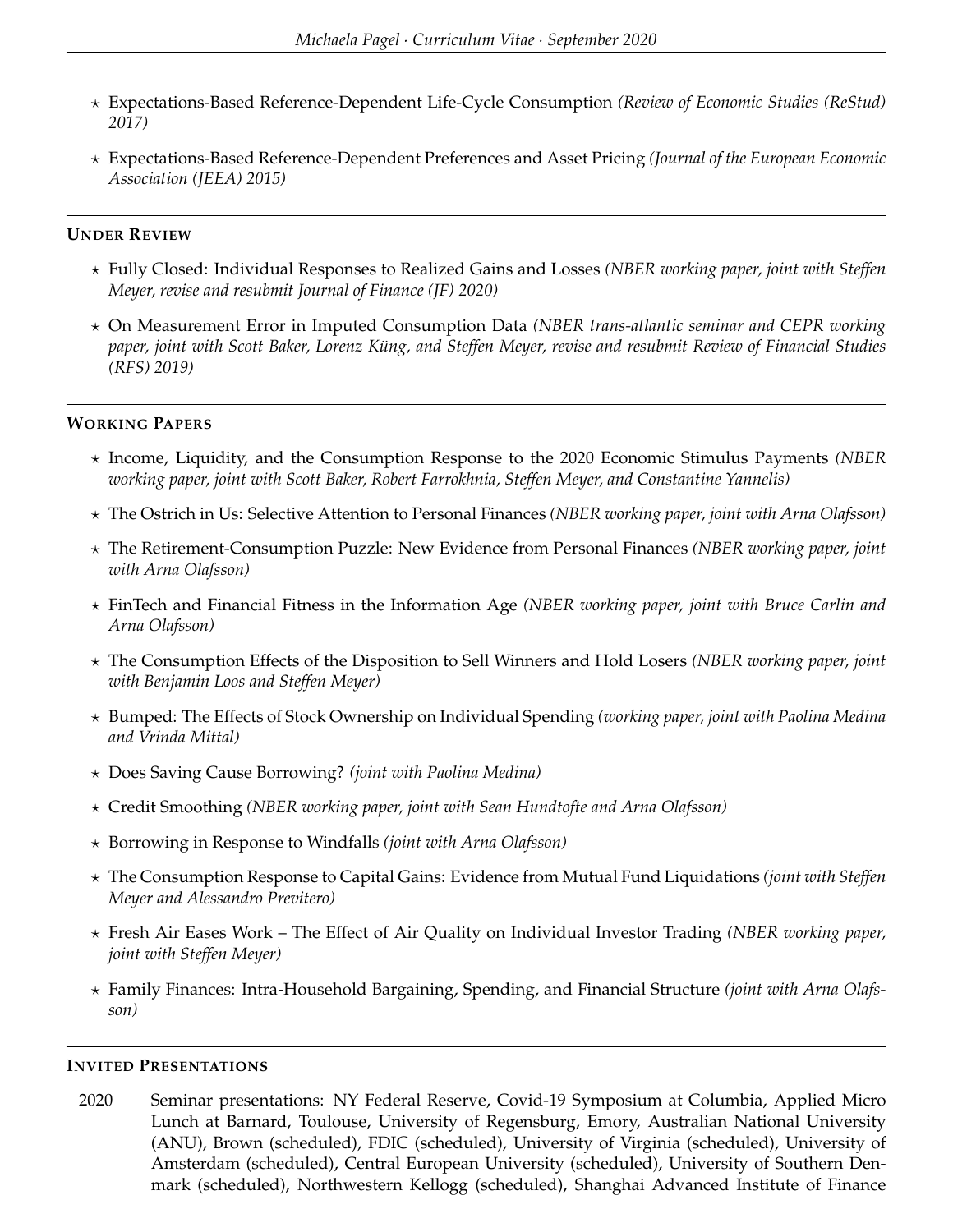(SAIF) at Shanghai Jiao Tong University (scheduled); Conferences: AEA/AFA conferences (two papers and two discussions), RCFS/RAPS Winter Conference (two discussions), NBER behavioral macro bootcamp (speaker), CEPR Household Finance Workshop (discussion), Columbia COVID-19 Virtual Symposium, Workshop on Household Finance and Housing (discussion), ECWFC at WFA (chair), WFA (presentation and discussion), NBER Summer Institute (three discussions), 2020 Swiss Winter Conference (canceled), FSU Suntrust Beach Conference (canceled), 2020 NYU Sloan-Nomis Conference on Attention and Applied Economics, Workshop on Credit Card Lending and Payments and Philadelphia Fed, CEPR Workshop on New Consumption Data, Curiosity, Creativity and Complexity Conference at Columbia University (rescheduled), Research in Behavioral Finance Conference (RBFC) VU Amsterdam (rescheduled, keynote speaker), WAPFIN (scheduled), NBER Meeting Innovative Data in Household Finance (scheduled, organizer), German Economists Abroad Conference (rescheduled, organizer)

- 2019 Seminar presentations: University of Michigan Ross, University of Mannheim, ESMT Berlin, Erasmus University Rotterdam, Cerge-Ei Prague, briq University of Bonn, Riksbank Stockholm, SEC, Maastricht University, GSF Helsinki, Norwegian Business School, UCLA Anderson; Conferences: AEA/AFA conferences (two chaired sessions and four papers), RCFS/RAPS Bahamas Conference (RCFS short presentation and RAPS paper), 2nd Annual Conference for Women in Economics at Princeton, AQR Institute Academic Symposium 2019, EWFS (discussion), Adam Smith Workshop 2019 (discussion), Texas Finance Festival, Cornell IBHF Symposium, Consumer Finance: Micro and Macro Approaches Conference, WashU Household Finance Conference, FCA Household Finance Conference, SFS Cavalcade (coauthor), WFA (chair, two discussions, and one paper), NBER Summer Institute (two papers), Endless Summer Conference, New Consumption Data Workshop in Copenhagen, Red Rock Finance Conference (coauthor), CEPR Household Finance Workshop (discussion), MIT Junior Finance Conference, Applied Micro Lunch at Barnard, Miami Behavioral Finance Conference (discussion), German Economists Abroad Conference (presentation and organizer)
- 2018 Seminar presentations: University of Chicago Booth, UC Berkeley Haas, Harvard Economics, UCLA Anderson, University of Mannheim, IESE, University of Georgia, Purdue University, Fed Board and Global Financial Literacy Excellence Center, Frankfurt School of Finance, Tsinghua University, CKGSB Beijing, University of Osaka; Conferences: AEA/AFA conferences (chair, presentation, and discussion), Jackson Hole Finance Conference, ASU Winter Finance Conference (discussion), NBER Asset Pricing Meeting, NBER Trans-Atlantic Seminar (coauthor presentation), CFPB Research Conference (coauthor presented), Behavioral Economics Workshop in Frankfurt, 3rd Annual CEPR Symposium, Boulder Summer Conference in Consumer Financial Decision Making, SFS Cavalcade (presentation and discussion), WFA (discussion and presentation at the ECWFC), 14th Csef-Igier Symposium on Economics, ECBE, NBER Household Finance Summer Institute, SITE Workshop Psychology and Economics, EFA, BEAM-ABEE workshop, Household Finance Workshop in Copenhagen, 1st EMMM conference (coauthor presented), CEPR European Conference on Household Finance 2018 (coauthor presented), Families in Macroeconomics Workshop in Mannheim, Rising 5 Star Conference, Santiago Finance Workshop, Colorado Finance Summit in Vail, German Economists Abroad Conference
- 2017 Seminar presentations: National University of Singapore, University of Indiana Kelley, Cornell, University of Zurich, University of Luxembourg, NY Fed, University of Melbourne, University of New South Wales, University of Technology Sydney, University of Queensland, FRB Richmond, University of Düsseldorf, University of Amsterdam; Conferences: AEA/AFA conferences, AF-FECT Conference at the University of Miami, Conference at the University of Maryland on Information Acquisition and Disclosure in Financial Markets, University of Kentucky Finance Conference, Behavioral Economics Annual Meeting (BEAM), 6th ITAM Finance Conference, Belief Based Utility Conference, ECBE, ECWFC at WFA, WFA (discussion), ESSFM Gerzensee (discussion and evening session), NBER Summer Institute, NBER Behavioral Finance Meeting (discus-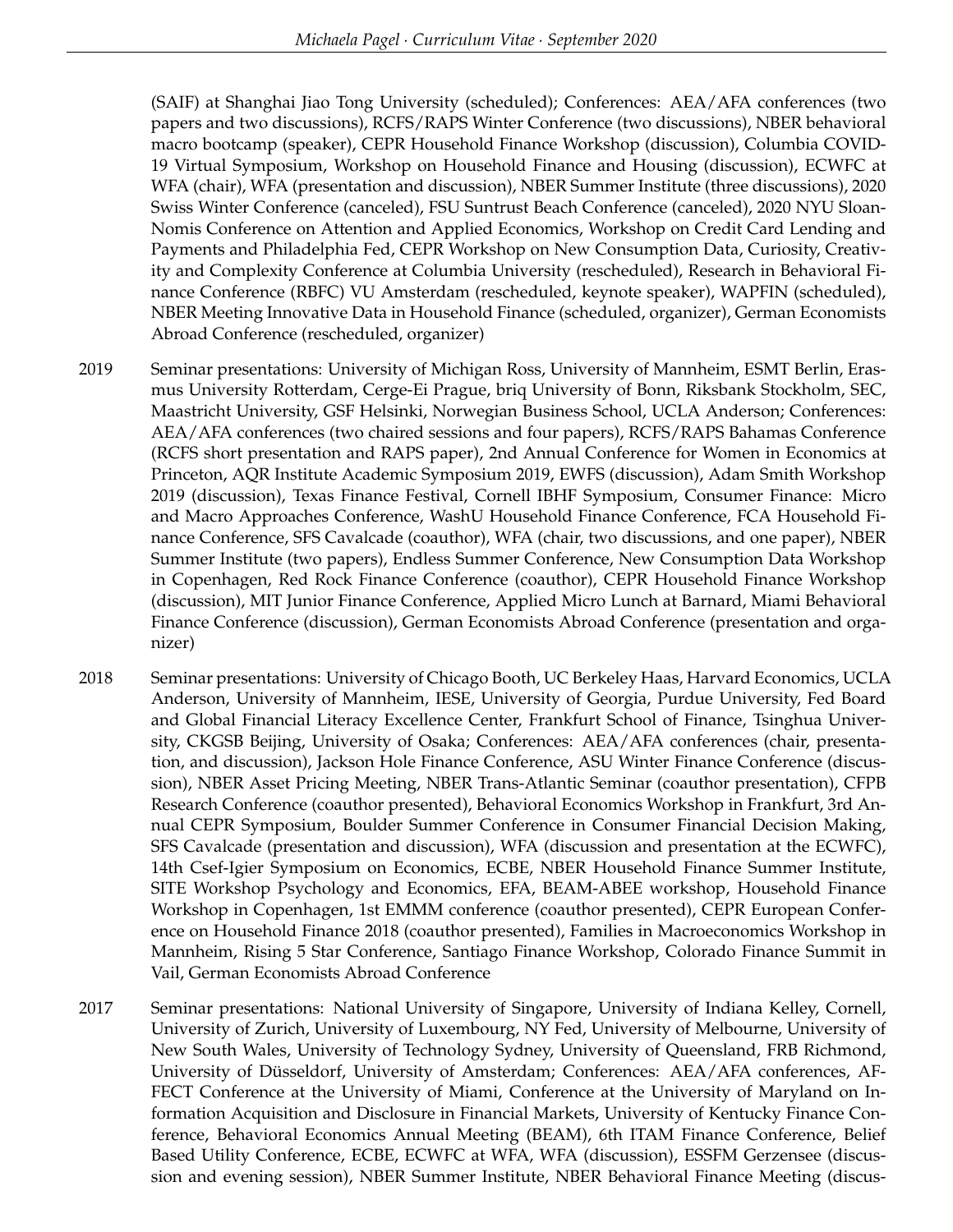sion), New Perspectives on Consumer Behavior in Credit and Payments Markets conference (discussion), Women Assistant Professors of Finance Conference at Stern (discussion), CEPR European Conference on Household Finance, NBER Behavioral Finance Meeting (discussion), Minnesota Junior Conference, Workshop on Risks, Trends, and Innovations in Credit Card Lending and Other Revolving Credit, TAU Finance Conference, German Economists abroad Conference

- 2016 Seminar presentations: UC Berkeley, Imperial College London, NYU, Stanford, University of Konstanz, Humboldt-University Berlin, Leibniz-University Hannover, Maastricht University, Tilburg University, Boston Fed, University of Utah; Conferences: CEPR Workshop on Household Finance (discussion), BEAM Behavioral Economics Annual Meeting, European Conference on Household Finance, Yale SOM Awesome Junior Finance Conference (co-organized and discussion), Quantitative Society for Pensions and Saving, Boulder Summer Conference on Consumer Financial Decision Making, Workshop on Behavioral Economics of Financial Markets (organized by Ernst Fehr), WFA (paper and discussion), Early-Career Behavioral Economics Conference, SED, Research in Behavioral Finance Conference, AEA/AFA conferences, Behavioral Finance Junior Faculty Conference at Caltech (organized by Lawrence Jin), 13th Annual Meeting of the Financial Research Association in Las Vegas, CFPB Research Conference, German Economists abroad Conference
- 2015 Seminar presentations: University of Pennsylvania Wharton, University of British Columbia, Carnegie Mellon University, and Goethe University Frankfurt; Conferences: AEA/AFA conferences, Cornell Bi-Annual Household and Behavioral Finance Symposium, CEPR ESSFM 2015 in Switzerland, European Conference on Household Finance, Conference on Behavioural Aspects in Macroeconomics and Finance, U Penn Annual Behavioral Economics and Health Symposium, German Economists Abroad Conference
- 2014 Seminar presentations: Durham University Business School, LBS, Columbia GSB, University of Toronto, Michigan State University, UC Irvine, University of Toronto Rotman, IESE, NHH, IIES Stockholm, Sciences Po Paris, UCLA Anderson, USC Marshall, University of Washington Foster, Federal Reserve Board, University of Pennsylvania Wharton, EIEF Rome, and Stony Brook University Business School; Conferences: CEPR ESSET 2014 in Switzerland, NBER Summer Institute Household Finance Meeting, Yale SOM Conference in honor of Jon Ingersoll
- 2013 Seminar presentations: Cornell University, Federal Reserve Bank St. Louis, Yale School of Management, UC Berkeley (economics Department and Haas); Conferences: Stanford Institute for Theoretical Economics (SITE) Psychology and Economics segment, 2013 Annual Meeting of the Academy of Behavioral Finance and Economics, Tilburg Experimental Finance Conference, Quantitative Society for Pensions and Saving Huntsman School of Business, Thurgau Meeting in Kreuzlingen; Posters: All-California Labor Economics Conference
- 2012 Seminar presentations: UC Berkeley (Haas and the Breslauer Group); Conferences: Boulder Summer Conference on Consumer Financial Decision Making, Behavior Change Research Network at UC Berkeley, Graduate Economics Mini Symposium (GEMS) at UC Berkeley
- 2011 Seminar presentations: UC Berkeley, Hamburg Institute of International Economics; Conferences: Whitebox Conference at Yale University, 8th Annual Conference at Washington University St. Louis, Graduate Economics Mini Symposium (GEMS) at UC Berkeley

### **HONORS AND AWARDS**

- 2019 AQR Asset Management Institute Young Researcher Prize (£10,000), Best Discussant Award at the 10th Miami Behavioral Finance Conference (\$2,000), and TFI Short-Term Research Projects Grant  $(10,000€)$
- 2018 ING Think Forward Initiative Grant (1,500€) and Finalist for the CES-ifo Distinguished Affiliate Award